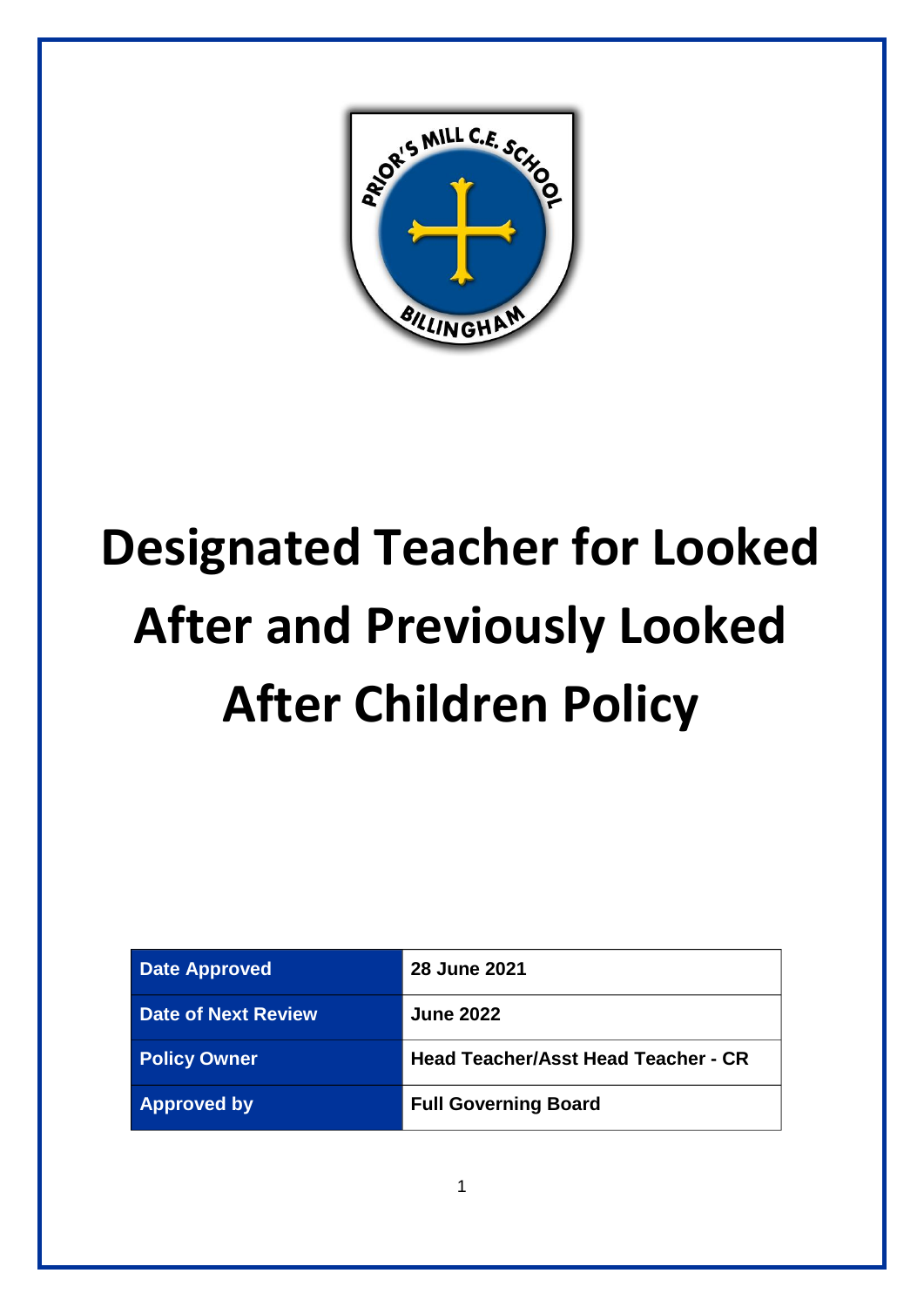## **Contents**

## **[Statement of Intent](#page-2-0)**

- 1. Legal Framework
- 2. Definitions
- 3. Roles and Responsibilities
- 4. Personal Education Plan (PEP)
- 5. Working with Agencies and the Virtual School Head (VSH)
- 6. Training
- 7. Safeguarding
- 8. Pupil Mental Health
- 9. Exclusions
- 10. Pupils with SEND
- 11. Information Sharing
- 12. Monitoring and Review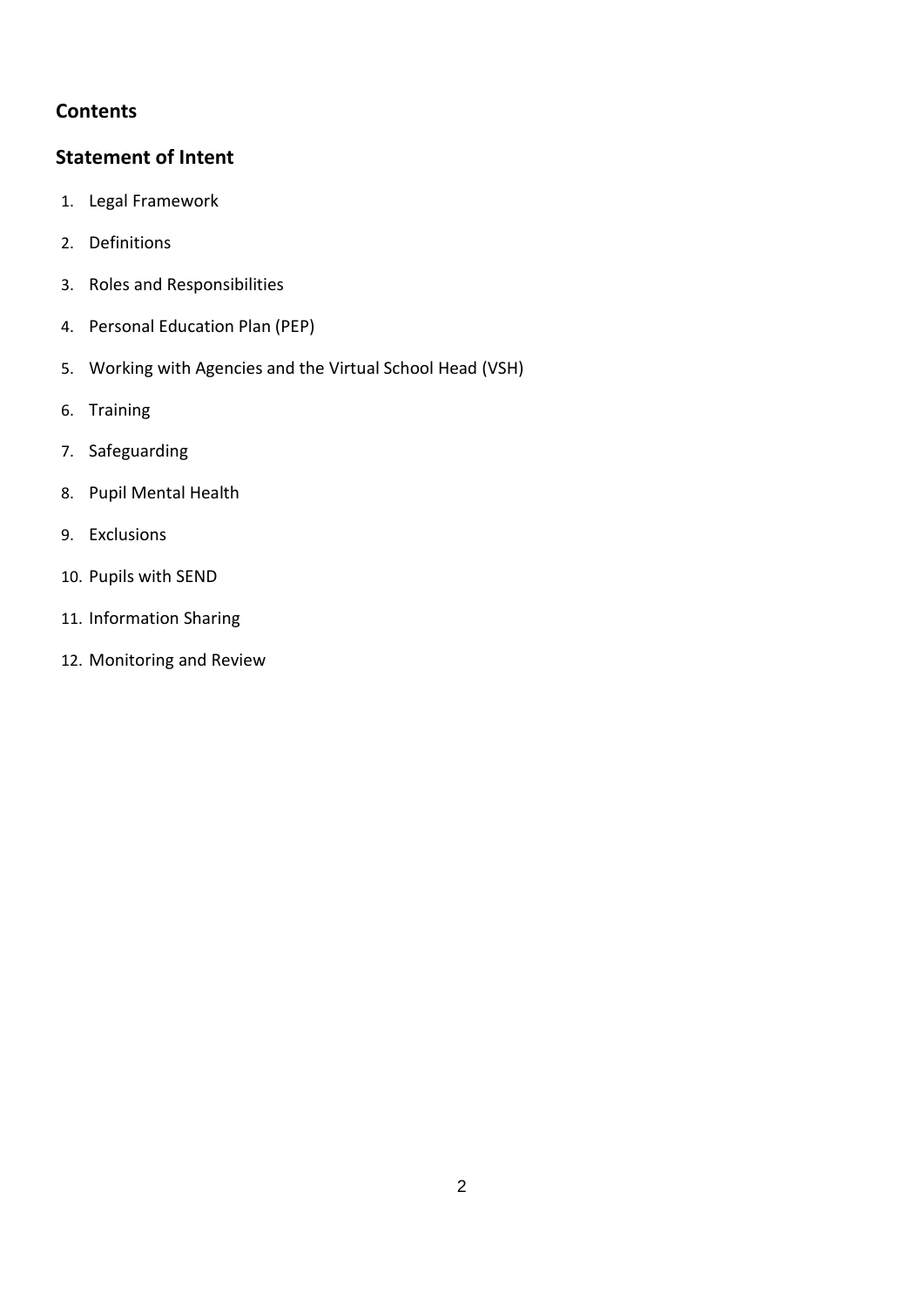# <span id="page-2-0"></span>**Statement of Intent**

Educational achievement and subsequent life chances for LAC and previously-LAC are of real concern. Pupils who are looked after require additional support and attention in order to improve their situation.

Prior's Mill endeavours to provide positive experiences and offer stability, safety, and individual care and attention for all our pupils. With this in mind, we aim to:

- Encourage pupils to reach their potential and to make good progress in relation to their professional, social and emotional development.
- Ensure that pupils enjoy high quality teaching and a curriculum which meets their needs and the requirements of legislation.
- Plan support for LAC realistically and use the school's resources efficiently to ensure the school meets their needs.
- Promote a positive culture in all aspects of school life.
- Help pupils develop their cultural, moral and social understanding.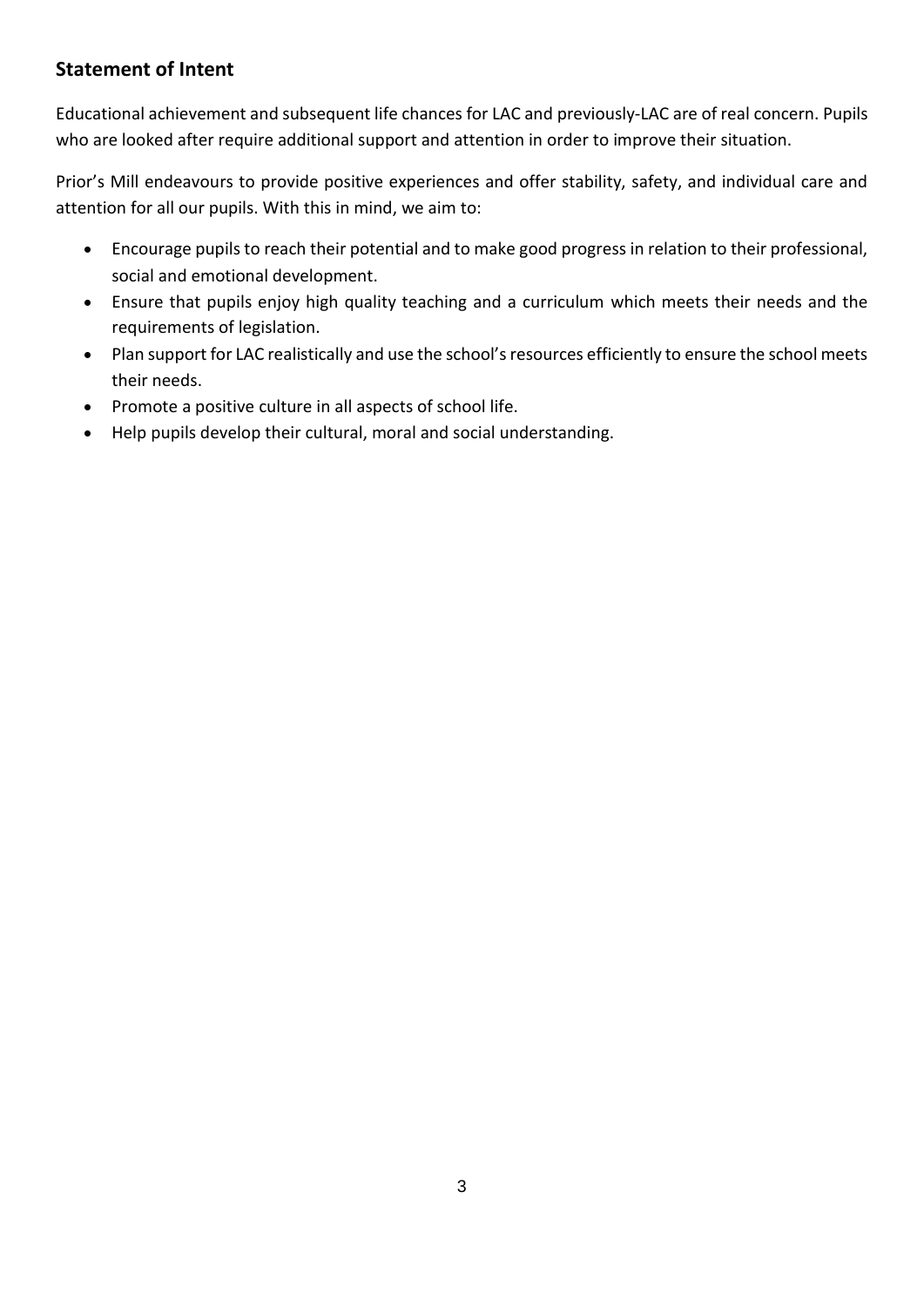## **1. Legal Framework**

This policy has due regard to all relevant legislation and statutory guidance including, but not limited to, the following:

- Children Act 1989
- The Care Planning, Placement and Case Review (England) Regulations 2010
- Children (Leaving Care) Act 2000
- Children and Young Persons Act 2008
- Children and Families Act 2014
- Children and Social Work Act 2017
- DfE (2018) 'Promoting the Education of Looked-after Children and Previously Looked-after Children'
- DfE (2018) 'The Designated Teacher for Looked-after and Previously Looked-after Children'
- DfE (2017) 'Exclusions from Maintained Schools, Academies and Pupil Referral Units in England'
- DfE (2021) 'Keeping Children Safe in Education (2020)'
- DfE (2018) 'Working Together to Safeguard Children'

This policy operates in conjunction with the following school policies and documents:

- Admissions Policy
- Behaviour Policy
- Anti-Bullying Policy
- Equal Opportunities Policy
- Child Protection and Safeguarding Policy
- Special Education Needs and Disabilities (SEND) Policy

#### **2. Definitions**

#### **"Looked-after children (LAC)"** are defined as:

- Children or young people who are the subject of a Care Order or Interim Care Order under the Children Act 1989.
- Children who are placed in foster care, children's residential homes, with relatives or friends, in semiindependent or supported independent accommodation.
- Children subject to a Care or Interim Care Order whilst placed with a parent, where the LA has parental responsibility.
- Children who are not subject to an order, but are accommodated by the LA under an agreement with their parents.

#### **"Previously-LAC"** are defined as:

- Children who are no longer looked after by an LA in England and Wales because they have either been adopted or are the subject of an adoption, special guardianship or child arrangements order.
- Children who were adopted outside England and Wales from 'state care' (care that is provided by a public authority, religious organisation, or other organisation whose main purpose is to benefit society).

#### **3. Roles and Responsibilities**

The governing body is responsible for:

• Ensuring the school has a coherent policy for LAC and previously-LAC.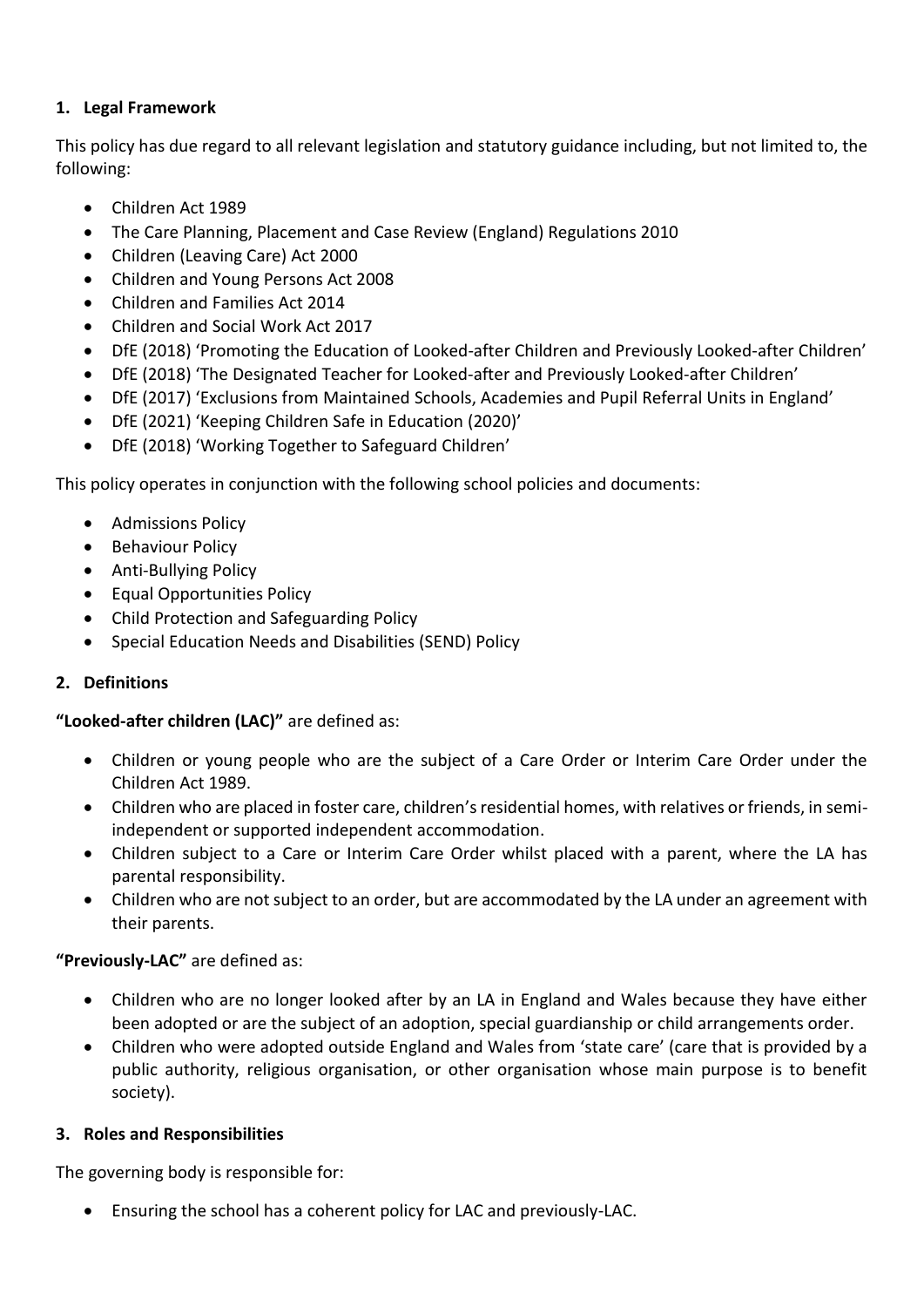- Reviewing the school's policies and procedures in conjunction with legislation and statutory guidance.
- Ensuring the designated teacher for LAC and previously-LAC has received the appropriate training.
- Ensuring that appropriate staff have the information they need in relation to each looked after child's:
	- Legal status (i.e. whether they are looked after under voluntary arrangements with consent of parents or on an interim or full care order) and contact arrangements with birth parents or those with parental responsibility.
	- Care arrangements and the levels of authority delegated to the carer by the LA.
- Ensuring that staff have the skills, knowledge and understanding to keep LAC and previously-LAC safe.
- Ensuring that there are clear systems and processes in place for identifying and reporting possible safeguarding or mental health concerns amongst LAC and previously-LAC.
- Ensuring LAC and previously-LAC have equal access to all areas of the curriculum and that reasonable adjustments are made, if necessary.
- Reviewing the annual report produced by the designated teacher to evaluate the progress of LAC in the school.
- Ensuring they receive feedback from the headteacher regarding the effectiveness of the policy on an annual basis.

The virtual school head (VSH) is responsible for:

- Monitoring the attendance and educational progress of the children their authority looks after; this includes children who have left care through adoption, special guardianship or child arrangement orders, or who were adopted from state care outside of England and Wales.
- Ensuring that arrangements are in place to improve the education and outcomes of the authority's LAC, including those placed out-of-authority.
- Building relationships with health, education and social care partners, as well as other partners, so they and the designated teachers understand the support available to LAC and previously-LAC.
- Working with the school to ensure all LAC in attendance are fully supported in reaching their full potential.
- Acting as the educational advocate for LAC.
- Acting as a source of advice and information to help parents of previously-LAC as effectively as possible.
- Managing the school's allocation of pupil premium plus (PP+) for LAC.
- Ensuring there are effective systems in place to:
	- Maintain an up-to-date roll of the LAC who are in school settings, and gather information about their educational placement, attendance and progress.
	- Inform the headteacher and designated teacher if they have a pupil on roll who is looked after by the LA.
	- Ensure social workers, schools, designated teachers, careers and independent reviewing officers understand their role and responsibilities regarding a pupil's PEP.
	- Ensure that up-to-date and effective PEPs that focus on educational outcomes are maintained for all LAC.
	- Avoid delays in providing suitable educational provision.
	- Ensure the education achievement of LAC is seen as a priority by everyone who has responsibilities for promoting their welfare.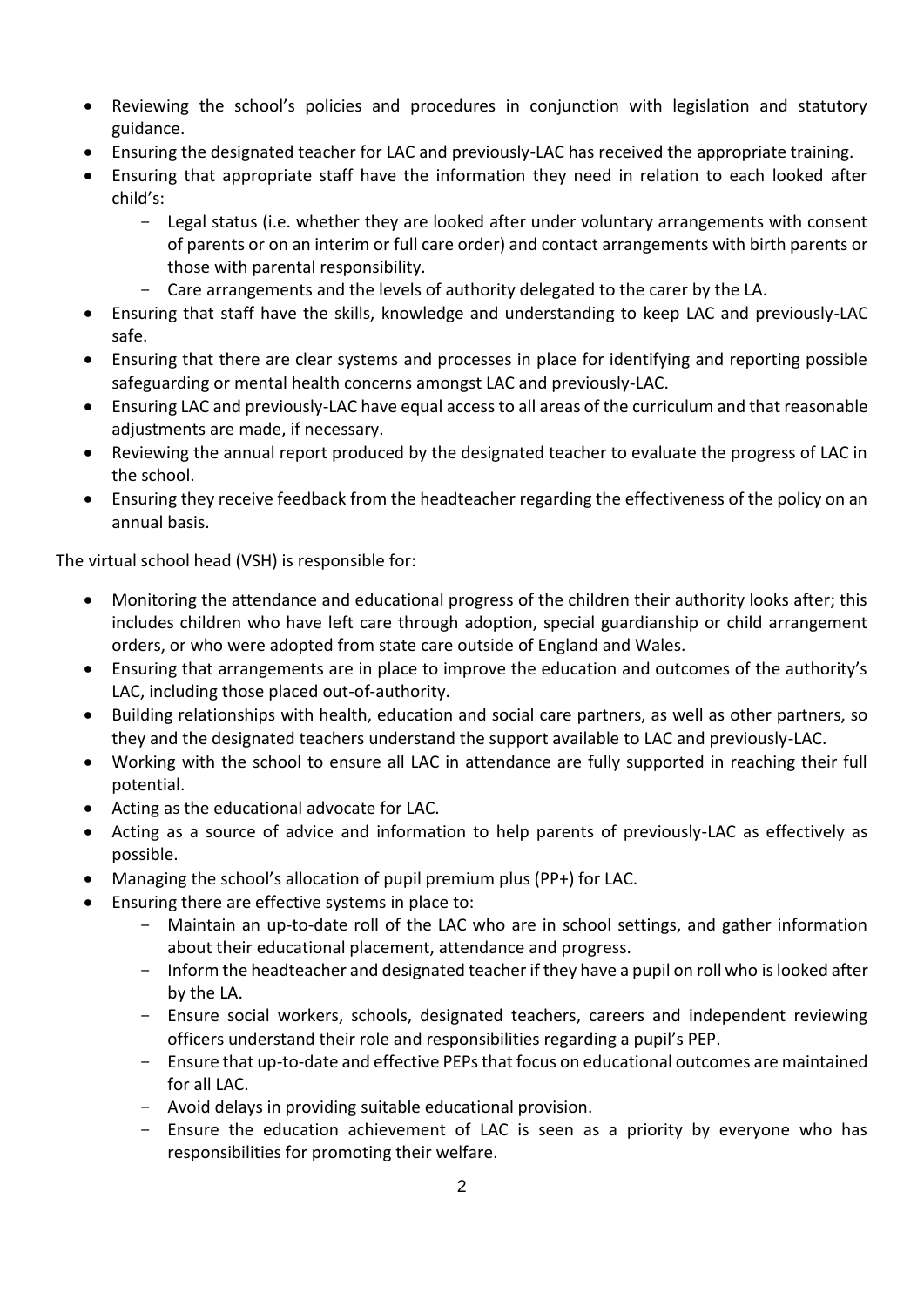- Report regularly on the attainment, progress and school attendance of LAC through the authority's corporate parenting structures.

## **Stockton LA Virtual School Headteacher: Janet Wilson; email: [dlvirtualschool@stockton.gov.uk;](mailto:dlvirtualschool@stockton.gov.uk) tel: 01642 527677**

The headteacher is responsible for:

- Appointing the designated teacher for LAC and previously-LAC.
- Allowing the designated teacher the time and facilities to succeed in carrying out their duties.
- Overseeing this policy and monitoring its implementation, feeding back to the governing body annually on the following:
	- The number of LAC and previously-LAC in the school
	- An analysis of assessment scores as a cohort, compared to other pupil groups
	- The attendance of LAC and previously-LAC, compared to other pupil groups
	- The level of fixed term and permanent exclusions, compared to other pupil groups
- Ensuring all members of staff are aware that supporting LAC is a key priority.
- Ensuring PP+ for previously-LAC is managed effectively.
- Promoting the advantages of actively challenging negative stereotypes of LAC.

## **At Prior's Mill CE Primary School the Designated Teacher is Mr Chris Richards, Assistant Headteacher.**

The designated teacher for LAC and previously-LAC is responsible for:

- Building relationships with health, education and social care partners and other partners so that they and the VSH understand the support available to LAC and previously-LAC.
- Promoting the educational achievement of LAC and previously-LAC at the school; this includes those that left care through adoption, special guardianship or child arrangement orders or were adopted from state care outside England and Wales.
- Acting as the main contact for social services and the DfE.
- Promoting a culture of high expectations and aspirations.
- Ensuring LAC are involved in setting their own targets.
- Advising staff on teaching strategies for LAC.
- Ensuring that LAC are prioritised for one-to-one tuition and support.
- Leading on how the child's PEP is developed and used in school to ensure the child's progress towards targets is monitored.
- Liaising with the SENCO to ensure all pupil needs are met.
- Being vigilant in observing any potential safeguarding concerns that could arise surrounding LAC and previously-LAC due to their increased vulnerability to harm, and reporting these to the DSL as soon as they arise.
- Working with the child's VSH and social worker to develop and implement their PEP.
- Working with the VSH to discuss how funding can be used to support the child's progress and meet the needs identified in their PEP.
- Working with the headteacher to submit an annual report to the governing body, which details the progress of all LAC and previously-LAC.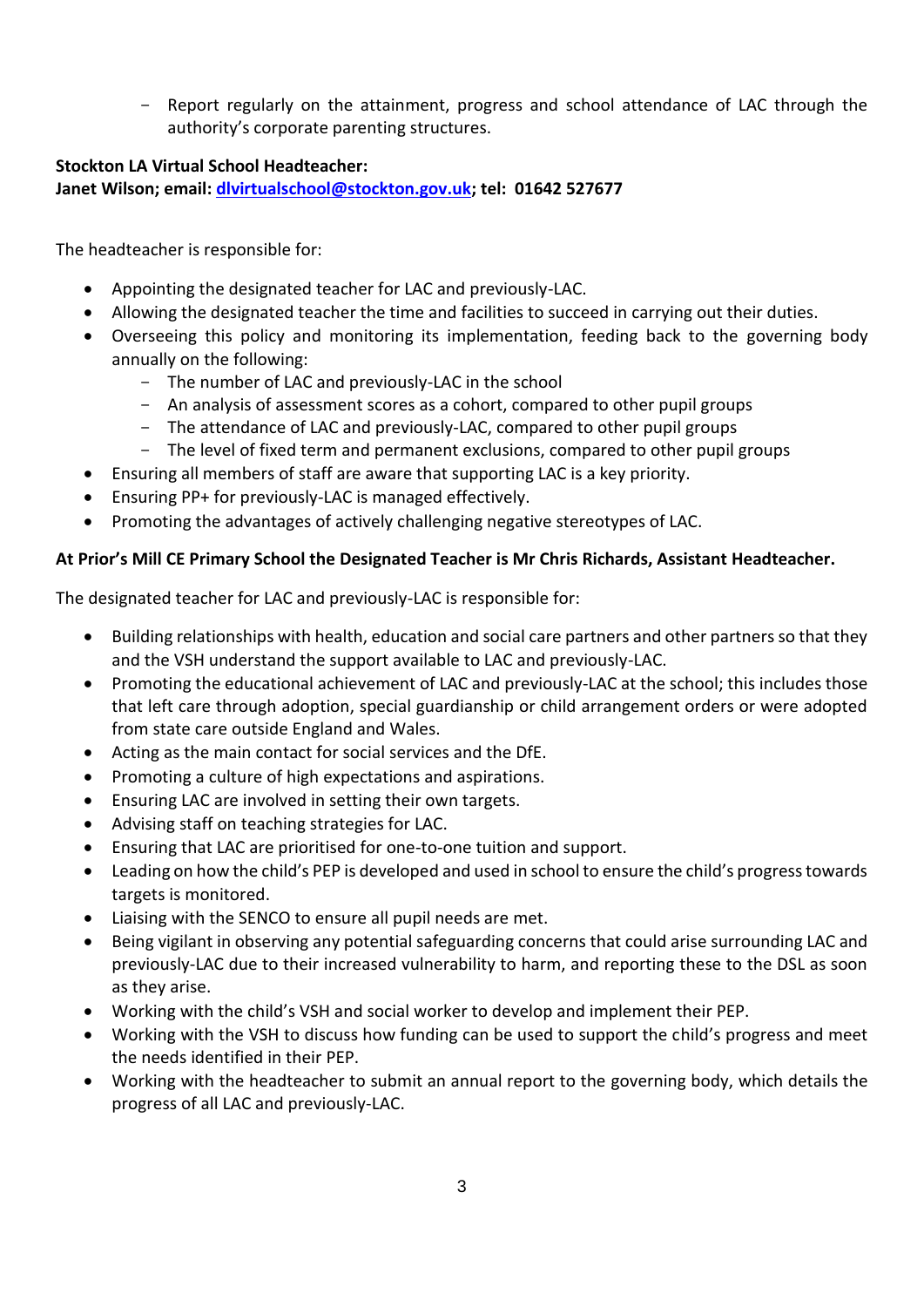### **At Prior's Mill Primary School, the Designated Teacher, Mr Chris Richards, is a Deputy Designated Safeguarding Lead.**

The DSL is responsible for:

- Keeping up-to-date records of LAC's respective social worker and VSH.
- Promoting amongst staff the importance of recognising and reporting safeguarding concerns surrounding LAC and previously-LAC as soon as possible due to their increased vulnerability to harm.
- Where a child ceases to be looked after and becomes a care leaver, keeping up-to-date contact details of their LA personal advisor and liaising with the advisor as necessary regarding any issues of concern affecting the care leaver.

The SENCO is responsible for:

- Ensuring they are involved in reviewing PEP and care plans for LAC and previously-LAC.
- Liaising with the class teacher, designated teacher, specialists and parents when considering interventions to support the progress of previously-LAC.

Staff are responsible for:

- Being aware of LAC and previously-LAC and providing them with support and encouragement.
- Preserving confidentiality, where appropriate, and showing sensitivity and understanding.
- Being vigilant for any signs of bullying towards LAC and previously-LAC.
- Being vigilant for any signs of safeguarding concerns surrounding LAC and previously-LAC due to their increased vulnerability to harm, and reporting any concerns to the DSL as soon as possible.
- Promoting the self-esteem of LAC and previously-LAC.

#### **4. Personal Education Plan (PEP)**

All LAC must have a care plan; PEPs are an integral part of this care plan.

The PEP is an evolving record of what needs to happen for a pupil to enable them to make the expected progress and fulfil their potential. The PEP will reflect the importance of a personalised approach to learning which meets the identified educational needs of the child.

The school with other professionals and the child's carers will use the PEP to support the child's educational needs, raise the child's aspirations and improve their life chances. All relevant bodies, such as the LA, the designated teacher and carers, will involve the child in the PEP process at all stages.

The PEP will address the pupil's full range of education and development needs, including:

- Access to nursery provision that is appropriate to the child's age.
- On-going catch-up support, which will be made available for children who have fallen behind with work.
- Suitable education provided by the LA, where the child is not in school because of suspension or exclusion.
- Transitional support where needed, such as if a child is moving to a new school.
- School attendance and behaviour support, where appropriate.
- Support to help the child meet their aspirations, which includes: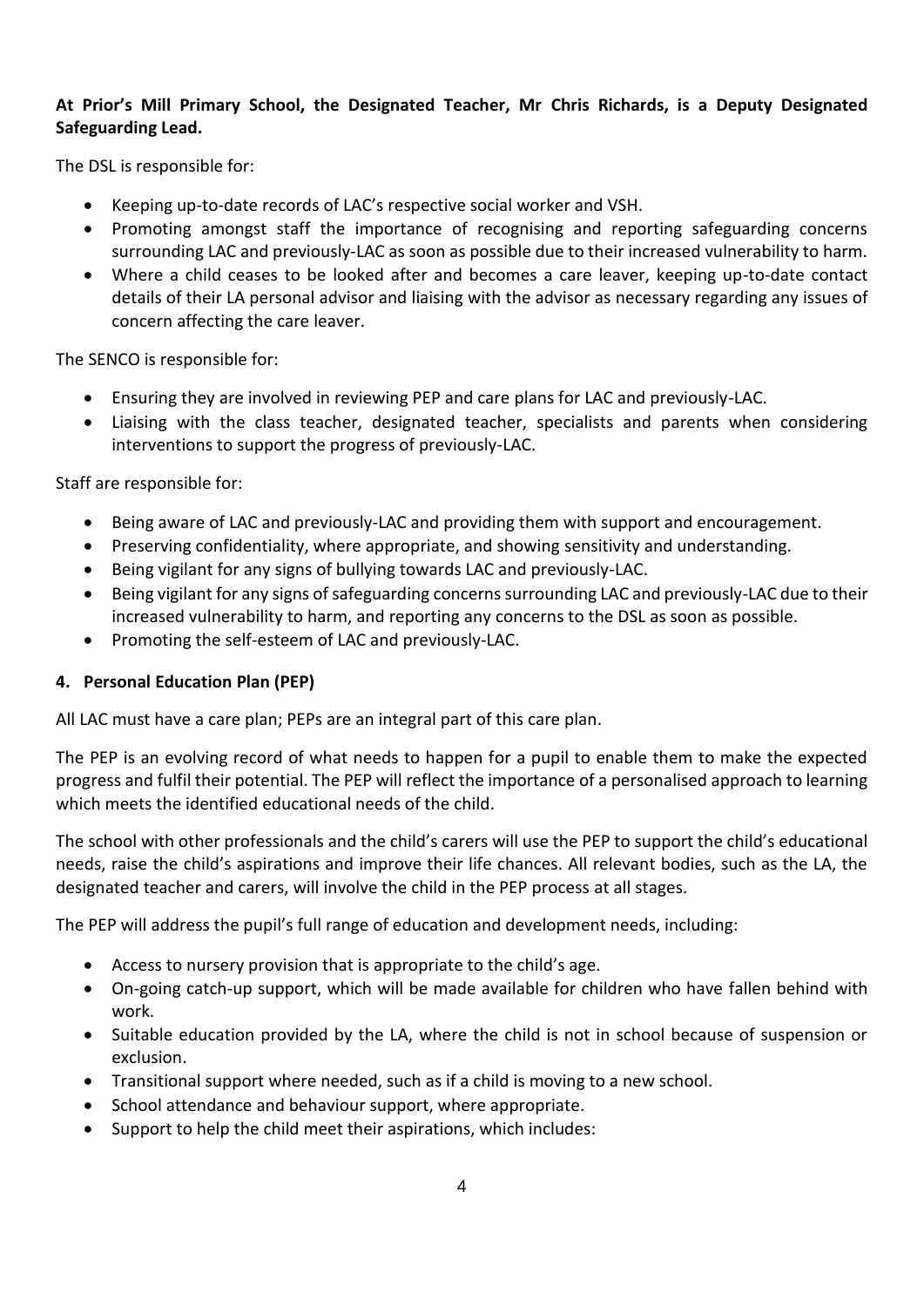- Support to achieve expected levels of progress for the relevant national key stage and to complete an appropriate range of approved qualifications.
- Out-of-school hours learning activities, study support and leisure interests.

The VSH and the designated teacher will ensure that information is included within a PEP surrounding how pupils are benefitting from any use of PP+ funding to improve their attainment.

Any interventions supported by PP+ will be evidence-based and in the best interests of the pupil.

### **5. Working with Agencies and the Virtual School Head (VSH)**

The school will ensure that copies of all relevant reports are forwarded to the LAC social workers, in addition to carers or residential social workers.

The school will coordinate their review meetings; for example, hold their annual review of LAC with their statutory care review.

The school will work with other agencies to exchange information, such as changes in circumstances, exclusions or attendance issues, taking prompt action, where necessary, to safeguard LAC and previously-LAC.

Behaviour management strategies will be agreed between the VSH and the school, to ensure challenging behaviour is managed in the most effective way for that individual child.

The designated teacher for LAC and previously-LAC will communicate with the VSH and child's social worker to facilitate the completion of the PEP.

Through the designated teacher, the school will work with the VSH, social worker and other relevant agencies to monitor any arrangements in place so that actions and activities recorded in the child's PEP are implemented without delay. The designated teacher will communicate with the VSH and agree on how PP+ can be used effectively to accommodate the child's educational attainment and progress.

PP+ for previously-LAC will be allocated directly to, and managed by, the school. The school will work with the VSH to manage allocation of PP+ for the benefit of our cohort of LAC, or previously-LAC, and according to their needs. If deemed necessary, the school will allocate an amount of funding to an individual to support their needs.

The designated teacher will ensure consistent and strong communication with the VSH regarding LAC who are absent without authorisation.

The school will share their expertise on what works in supporting the education of LAC and previously-LAC.

#### **6. Training**

The designated teacher and other school staff involved in the education of LAC and previously-LAC will receive the appropriate training, this includes information about the following:

- School admissions arrangements
- SEND
- Attendance
- Exclusions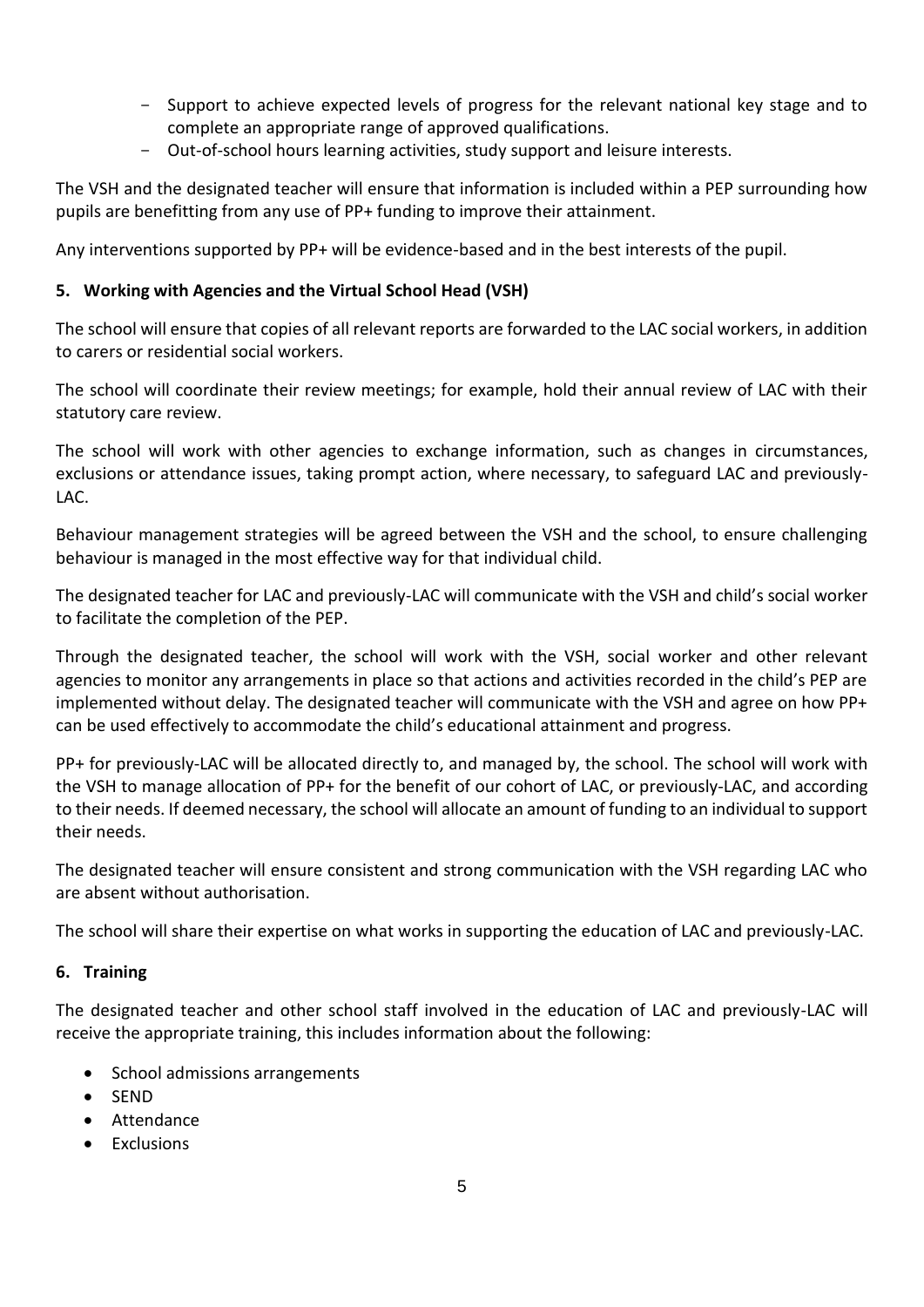- Managing and challenging behaviour
- Promoting positive educational and recreational activities
- Supporting pupils to be aspirational for their future education, training and employment
- Safeguarding

#### **7. Safeguarding**

The school recognises that many LAC and previously-LAC have experienced trauma, abuse or complex family circumstances that have led to them being placed in care, and will ensure that all staff are aware that experiences of adversity such as these can leave pupils vulnerable to further harm or exploitation.

All staff will be trained to recognise signs and indicators of safeguarding concerns and will ensure that extra vigilance is practiced in observing and identifying these indicators amongst LAC and previously-LAC as soon as possible.

Where a LAC or previously-LAC has a social worker, this will inform decisions about safeguarding, e.g. responding to unauthorised absence or missing education where there are known safeguarding risks.

The headteacher will implement appropriate pastoral support services in place throughout the school to ensure that the welfare of LAC and previously-LAC can be adequately protected to the extent that reflects their increased vulnerability.

Staff will be encouraged to report to the DSL any concerns they have over LAC or previously-LAC in line with the processes outlined in the Child Protection and Safeguarding Policy.

Staff will be regularly encouraged to look for signs of bullying and report to the designated teacher if they believe a LAC or previously-LAC is being bullied, as this can have a particularly negative impact on pupils who have early experiences of rejection or abandonment.

#### **8. Pupil Mental Health**

LAC and previously-LAC are more likely to experience the challenge of social, emotional and mental health issues which can impact their behaviour and education. The designated teacher will have awareness, training and skills regarding a child's needs and how to support them in relation to behaviour management and mental health.

The designated teacher will work with the VSH to ensure the school is able to identify signs of potential mental health issues, understand the impact issues can have on LAC and previously-LAC, and knows how to access further assessment and support, where necessary.

The school understands that the increased frequency of mental health problems amongst LAC and previously-LAC may present a barrier to adequately identifying when mental health problems are indicative of a safeguarding concern. For this reason, the designated teacher will ensure that they, and all staff who maintain regular contact with LAC or previously-LAC are vigilant surrounding any changes in the mental health, behaviour, social inclination or mood of these pupils.

#### **9. Exclusions**

The school will have regard to the DfE's statutory guidance 'Exclusions from maintained schools, academies and pupil referral units in England' and, as far as possible, avoid excluding any LAC.